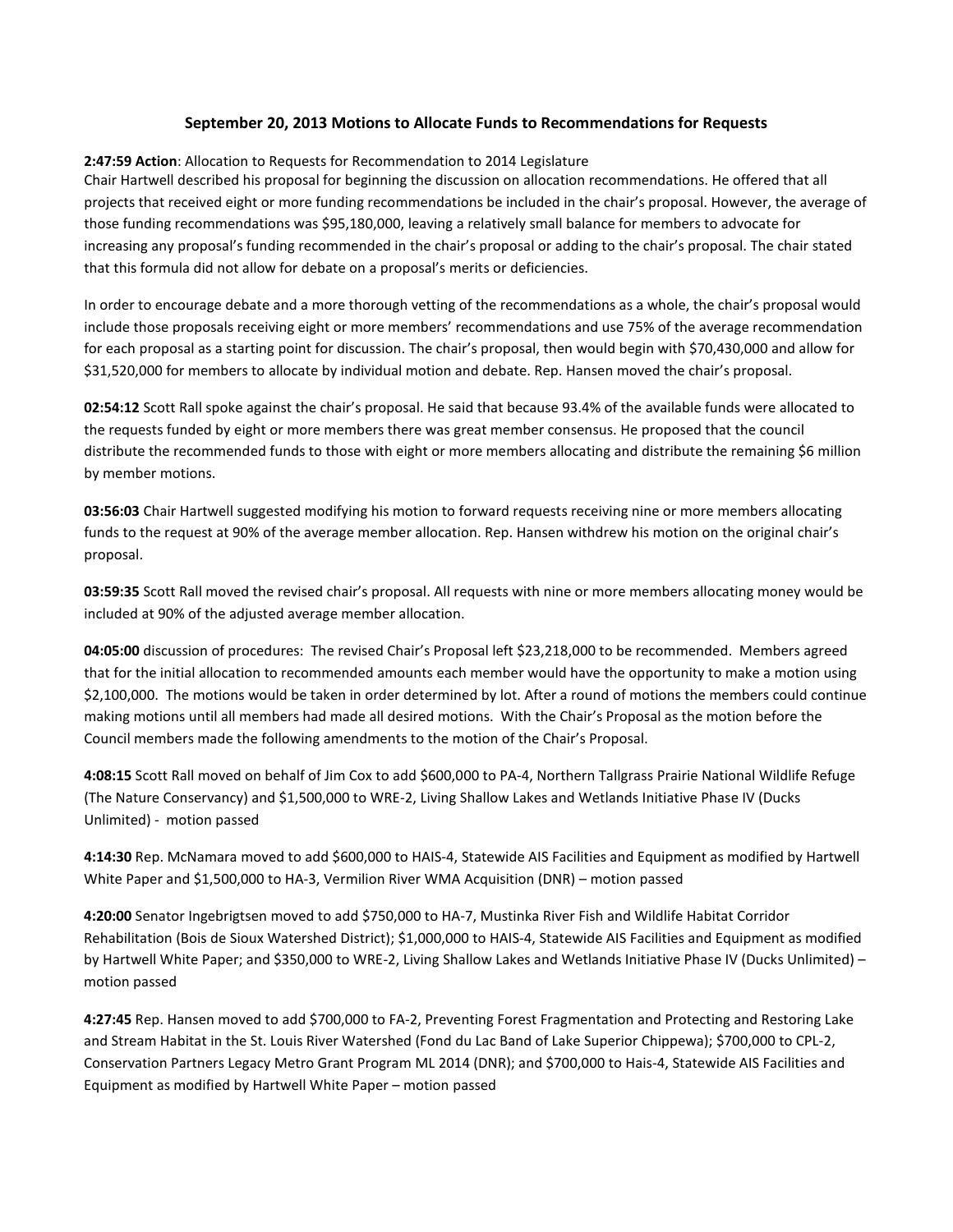**4:29:10** Elizabeth Wilkens moved to add \$2,100,000 to Northeastern Minnesota Sharp-tailed Grouse Habitat Partnership – Phase V (MN Sharp-tailed Grouse Society and PF) motion passed

**4:31:00** Ron Schara moved to add \$250,000 to HA-7, Mustinka River Fish and Wildlife Habitat Corridor Rehabilitation (Bois de Sioux Watershed District); HAIS-4, Statewide AIS Facilities and Equipment as modified by Hartwell White Paper, and HRE-9,Lake Independence Fish Habitat Improvement Project (Three Rivers Park District). 4:37:10 Scott Rall requests the motion be divided between HA-7/HAIS-4 and HRE-9 and Hansen requests a roll call vote:

ROLL CALL: 3-7, HRE-9 motion failed

| Bob Anderson - yes    | Sen. Bill Ingebrigtsen - yes | Scott  |
|-----------------------|------------------------------|--------|
| Jim Cox -absent       | Jane Kingston - no           | Sen. ' |
| David Hartwell - no   | Rep. Denny McNamara - no     | Ron S  |
| Rep. Rick Hansen - no | Sue Olson - no               | Elizal |

Rall - no Tom Saxhaug - absent Schara - yes beth Wilkens - no

On HA-7 and HAIS 4 motion passed

**4:41:00** Sue Olson moved to add \$2,100,000 to FA-2, , Preventing Forest Fragmentation and Protecting and Restoring Lake and Stream Habitat in the St. Louis River Watershed ( Fond du Lac Band of Lake Superior Chippewa) – Rep. McNamara requests a roll call vote

ROLL CALL: 6-4, motion passed

| Bob Anderson - no      | Sen. Bill Ingebrigtsen - no |
|------------------------|-----------------------------|
| Jim Cox - yes          | Jane Kingston - yes         |
| David Hartwell - yes   | Rep. Denny McNamara - yes   |
| Rep. Rick Hansen - yes | Sue Olson - yes             |

Scott Rall - no Sen. Tom Saxhaug - absent Ron Schara - no Elizabeth Wilkens - yes

**4:45:40** Scott Rall moved to add \$2,100,000 to PA-2 Accelerating the Wildlife Management Area Program – Phase VI – motion passed

**4:47:55** Jane Kingston moved to add \$1,050,000 to FA-4, Northeastern Minnesota Sharp-tailed Grouse Habitat Partnership – Phase V (MN Sharp-tailed Grouse Society and PF) and \$1,050,000 to FA-5, Protecting Pinelands Sands Aquifer Forestlands and Aquatic Habitat Phase I.

**4:50:45** Rep. Hansen requests a roll call vote.

ROLL CALL: 7-3, motion passed

| Bob Anderson - yes    |  |
|-----------------------|--|
| Jim Cox - absent      |  |
| David Hartwell - no   |  |
| Rep. Rick Hansen - no |  |

Sen. Bill Ingebrigtsen - yes Jane Kingston - yes Rep. Denny McNamara - no Sue Olson - yes

Scott Rall - yes Sen. Tom Saxhaug - absent Ron Schara - yes Elizabeth Wilkens - yes

**4:52:00** Bob Anderson moves to add \$500,000 to PA-2 , Accelerating the Wildlife Management Area Program (Pheasants Forever); \$500,000 to WA-2, Accelerating the Waterfowl Production Area Program (Pheasants Forever); \$500,000 to CPL-2, Conservation Partners Legacy Metro Grant Program ML 2014 (DNR); \$500,000 to HRE-4, Knife River Habitat Rehabilitation –